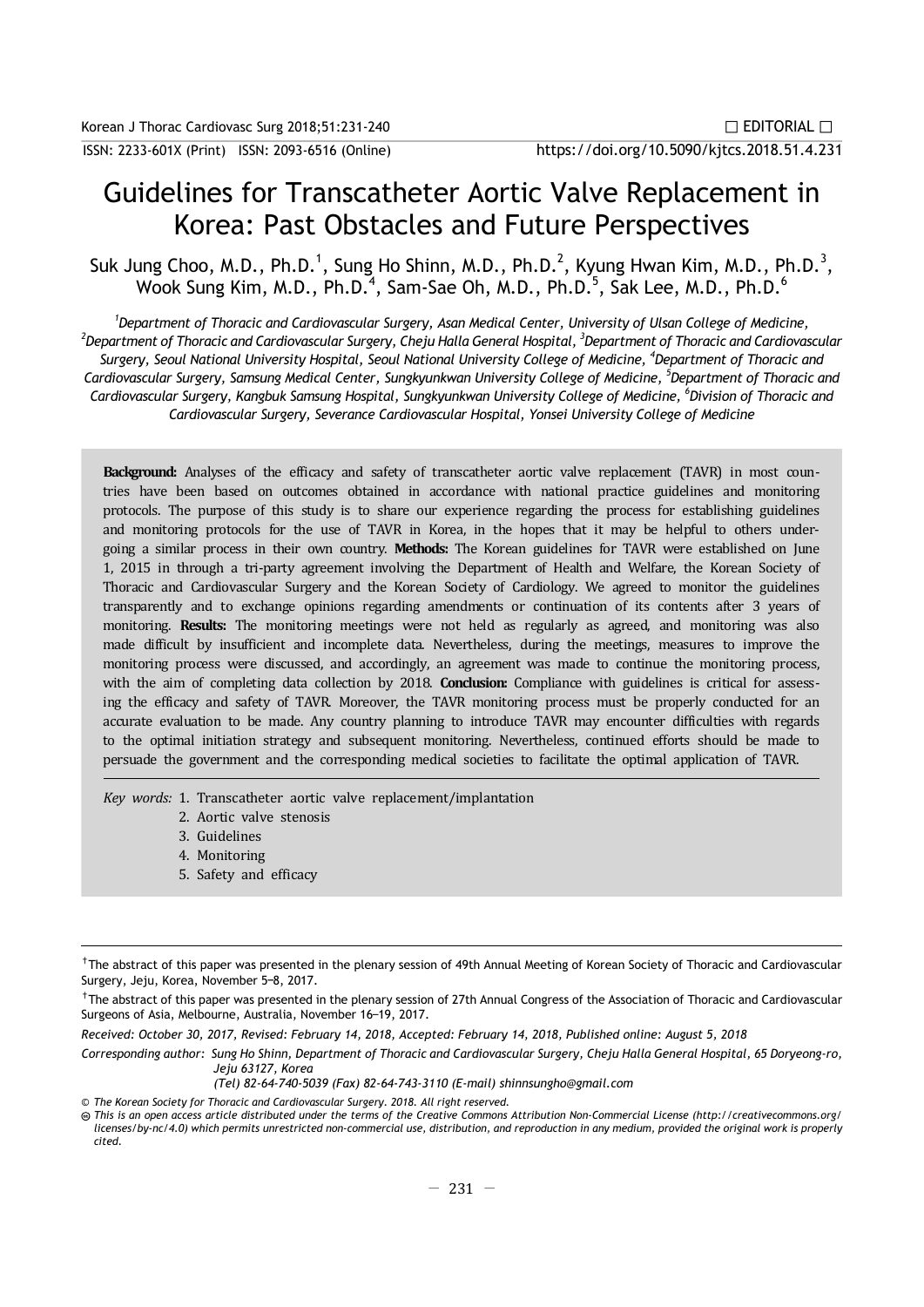## **Introduction**

Aortic stenosis is becoming an increasingly common valvular heart disease in the elderly. Recently, transcatheter aortic valve replacement (TAVR) has emerged as a viable treatment option for patients with high-risk or inoperable severe aortic stenosis. The volume of TAVR has dramatically increased since its seminal case presented by Cribier et al. [1] in 2002. The success of this case led to more and more surgical aortic valve replacements (SAVR) being replaced by TAVR as the primary therapy of choice.

Despite the increasing importance of TAVR, many Western countries with high-volume TAVR practices have come to recognize certain limitations of TAVR in comparison with surgical treatment as experience has accumulated. Consequently, many countries have established their own practice guidelines and monitoring protocols for the safe and effective application of TAVR. For this purpose, a multidisciplinary team approach seems to be the best method for identifying ideal candidates and devising intraoperative and postoperative management strategies. Serial publications regarding the outcomes of TAVR have attributed significant improvements over time to not only an increasing depth of experience, but also to the evolution of newer-generation devices aimed at addressing the limitations of earlier devices.

The Korean Society of Thoracic and Cardiovascular Surgery (KTCVS) has continually stressed the necessity of developing adequate guidelines and monitoring protocols for these purposes since the first TAVR procedure was performed in Korea in 2010. The Korean guidelines for TAVR were established in June 2015 through a tri-party agreement that included the Korean government and the Korean Society of Cardiology, as well as the KTCVS. Currently, data collection for monitoring the outcomes of TAVR in Korea is an ongoing process. Through this study, we aim to share our experiences in establishing the TAVR guidelines and monitoring protocols.

## **The enactment process of the Korean guidelines for transcatheter aortic valve replacement**

After the first TAVR procedure was performed in Korea in 2010, it was primarily performed in several select hospitals without medical insurance coverage. Meanwhile, the Korean government and the Korean Medical Association came to recognize TAVR as a potentially effective and useful procedure for treating patients with high-risk or inoperable severe symptomatic aortic stenosis. However, data were lacking to compare the intermediate- to long-term outcomes of TAVR to those of SAVR with regard to cost-effectiveness, safety, and efficacy. In August 2013, the medical practice assessment committee of the Korean government concluded that further evaluation of TAVR was needed in this regard. The TAVR advisory committee, composed of members from the KTCVS, the Korean Society of Cardiology, and the Korean government, was organized in 2014 to address this very issue. The development of Korean guidelines for TAVR was initiated in April 2014. Discussions were held with the specific aim of establishing the indications, contraindications, and standards for the implementation of TAVR and related evaluation methods. We made efforts to follow the original guidelines for TAVR established by the United States [2], European Union [3], and Japan [4]. However, subsequent negotiations were needed to develop our own guidelines adapted to our medical situation. In addition, medical expenditures related to TAVR were supposed to be reimbursed following Korean guidelines, and a corresponding administrative decree was enacted. Previously, a tri-party agreement was arrived at for a similar model, involving a heart team approach, for the treatment of coronary artery disease in Korea. However, in reality, there were limitations regarding the degree to which the ideal role of the heart team was fulfilled for this disease entity. Based on previous experiences, negotiations resulting in a tri-party agreement were conducted to develop the Korean guidelines for TAVR, with the goal of improving its implementation. After a total of 3 TAVR advisory committee meetings, held from May 20, 2014 to October 27, 2014, all members were satisfied that the newly enacted Korean guidelines for TAVR adequately reflected our national circumstances. In addition, further clauses to reinforce standards for qualified manpower, facilities, and equipment were added. The Korean guidelines, including stipulations for further monitoring, were finalized on December 27, 2014, after all members of the advisory committee agreed to the content.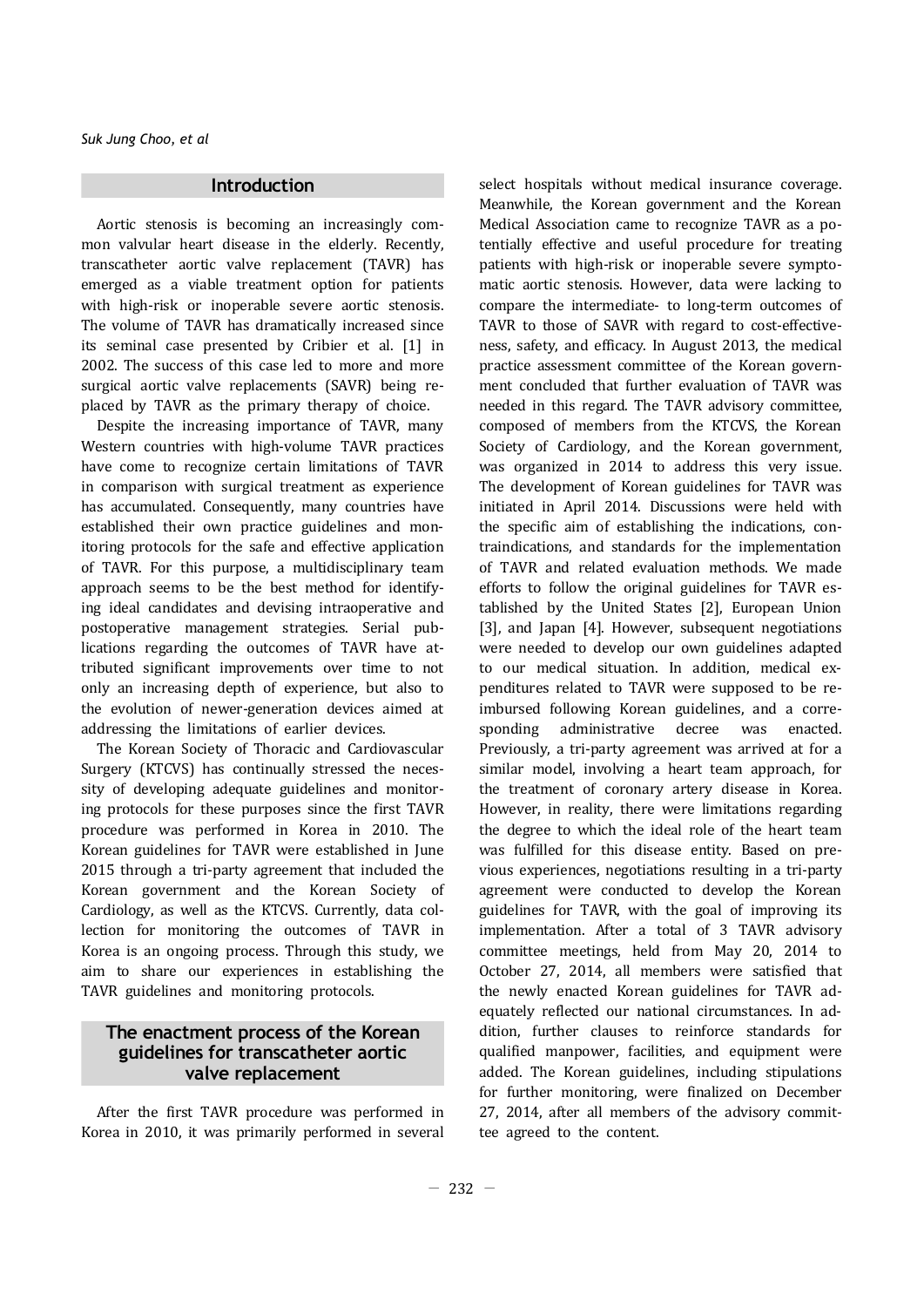The major difference between the Korean TAVR guidelines and those of other nations (e.g., the United States and Japan) is that all aspects of our regulations regarding indications, contraindications, and standards for TAVR application were loosened to provide greater opportunities for hospitals wishing to perform TAVR. The committee ultimately agreed that all TAVR procedures should be performed by a heart team during the mandatory 3-year monitoring period, after which further revisions could be made to the guidelines as needed. During this period, the government decided on a policy of 20% reimbursement for medical expenditures related to TAVR by the national medical insurance program, which was the first model of conditional coverage in Korea. Any future amendments modifying the reimbursement proportion would only become possible after June 2018, following the final analysis of the 3-year TAVR monitoring period. Based on these provisions, the Korean guidelines for TAVR were established by an administrative decree on June 1, 2015 (Appendices 1, 2).

# **The course of transcatheter aortic valve replacement monitoring since the establishment of the Korean guidelines**

A preliminary meeting for monitoring activities was held under the auspices of the Health Insurance Review and Assessment Service (HIRA; March 30, 2015) prior to the launch of the advisory committee for establishing the Korean guidelines for TAVR and the monitoring protocol. The monitoring advisory committee members consisted of 2 reviewers from the HIRA, 2 members of the medical practice assessment committee, 3 members each of the KTCVS and the Society of Cardiology, and a statistical advisor. The statistical advisor was included in the monitoring advisory committee for assistance with analyzing the results of the upcoming 3-year monitoring period (June 2015 to May 2018). It was agreed that the participating hospitals should monitor outcomes at 5-time points after TAVR (before discharge, 30 days to 6 months, 1 year, 2 years, and 3 years) and submit their results for scrutiny by the advisory committee. The first monitoring meeting took place with the HIRA 6 months after the Korean guidelines were implemented (December 14, 2015). Upon review of the monitoring results during the previous 6

### *Transcatheter Aortic Valve Replacement*

| Table 1. Follow-up monitoring data of TAVR (June 1, 2015 to<br>November 30, 2015) |                     |
|-----------------------------------------------------------------------------------|---------------------|
| Variable                                                                          | No. of patients (%) |
| Heart team approach                                                               |                     |
| Total                                                                             | 64 (100.0)          |
| All participants                                                                  | 46 (71.9)           |
| Some participants                                                                 | 18(28.1)            |
| Cardiologist: 2 cardiologists                                                     | 64 (100.0)          |
| Cardiac surgeon                                                                   |                     |
| 2 Participants                                                                    | 62(96.9)            |
| 1 Participants                                                                    | 2(3.1)              |
| Anesthesiologist                                                                  |                     |
| Participation                                                                     | 60 (93.7)           |
| No participation                                                                  | 4(6.3)              |
| Radiologist                                                                       |                     |
| Participation                                                                     | 46 (71.9)           |
| No participation                                                                  | 18(28.1)            |
| Reason for deciding to perform TAVR                                               |                     |
| Total                                                                             | 64 (100.0)          |
| Following indications                                                             | 14 (21.9)           |
| Consideration of risk due to old age<br>and comorbidities                         | 33 (51.6)           |
| Patient's wish                                                                    | 13(20.3)            |
| No reason                                                                         | 4(6.2)              |
| Standby staff (cardiac surgeon, perfusionist)                                     |                     |
| Total                                                                             | 64 (100.0)          |
| Standby                                                                           | 20(31.3)            |
| No standby                                                                        | 44 (68.7)           |

TAVR, transcatheter aortic valve replacement.

months (June 1, 2015 to November 30, 2015), the committee found that the data were insufficient and that no reasons were provided for not strictly abiding by the set indications for TAVR (Table 1). The committee decided to collect further revised monitoring data within the next 3 months from the participating hospitals, and held a follow-up meeting. The administrative decree for TAVR was modified accordingly on February 2, 2016, after the first meeting (Appendix 2).

The second monitoring meeting was not held as scheduled, although the KTCVS made several requests through February 2017 that the HIRA hold the meeting. It was not until March 2, 2017 that the second monitoring meeting was held (Table 2). However, the meeting was not productive, as the monitoring data submitted by the HIRA for review were generally incomplete. After this meeting, it was agreed that further monitoring meetings should be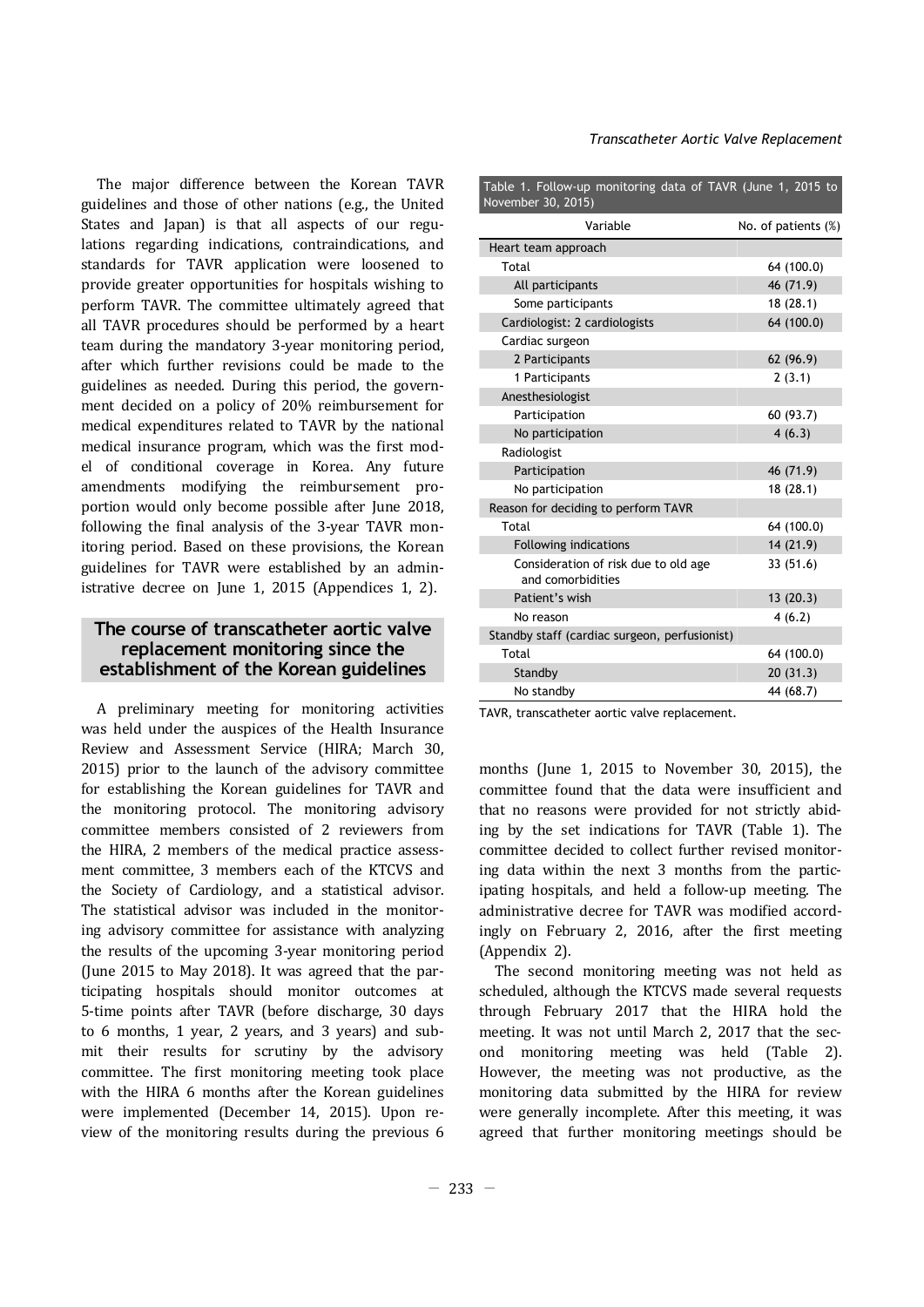## *Suk Jung Choo, et al*

| Table 2. Follow-up monitoring data of TAVR (December 1, 2015 |  |  |  |
|--------------------------------------------------------------|--|--|--|
| to June 30, 2016)                                            |  |  |  |

| Variable                                                                | No. of<br>patients (%) |  |  |
|-------------------------------------------------------------------------|------------------------|--|--|
| Heart team approach                                                     |                        |  |  |
| Total                                                                   | 153 (100.0)            |  |  |
| All participants                                                        | 145 (94.8)             |  |  |
| Some participants                                                       | 8(5.2)                 |  |  |
| Cardiologist: 2 cardiologists                                           | 153 (100.0)            |  |  |
| Cardiac surgeon                                                         |                        |  |  |
| 2 Participants                                                          | 147 (96.1)             |  |  |
| 1 Participants                                                          | 6(3.9)                 |  |  |
| Anesthesiologist: participation                                         | 153 (100.0)            |  |  |
| Radiologist                                                             |                        |  |  |
| Participation                                                           | 151 (98.7)             |  |  |
| No participation                                                        | 2(1.3)                 |  |  |
| Reason for deciding to perform TAVR                                     |                        |  |  |
| Total                                                                   | 153 (100.0)            |  |  |
| <b>Following indications</b>                                            | 53 (35.3)              |  |  |
| Consideration of risk due to old age and<br>comorbidities               | 80 (51.7)              |  |  |
| Patient's wish                                                          | 12(7.8)                |  |  |
| No reason                                                               | 8(5.2)                 |  |  |
| Standby staff (cardiac surgeon, perfusionist)                           |                        |  |  |
| Total                                                                   | 153 (100.0)            |  |  |
| Standby                                                                 | 93 (60.8)              |  |  |
| No standby                                                              | 50 (32.7)              |  |  |
| No answer                                                               | 10(6.5)                |  |  |
| Standby of heart-lung machine or extracorporeal<br>membrane oxygenation |                        |  |  |
| Total                                                                   | 153 (100.0)            |  |  |
| Yes                                                                     | 91 (59.5)              |  |  |
| No                                                                      | 62(40.5)               |  |  |

TAVR, transcatheter aortic valve replacement.

routinely held at least every 6 months, with HIRA submitting complete monitoring data with all relevant information for proper evaluation.

The last monitoring meeting was held on July 4, 2017, at which time all advisory committee members agreed to stricter enforcement of the TAVR guidelines, revisions of some clauses to improve the guidelines, and clearer representation to avoid misinterpretation or confusion. The committee also agreed to ensure that the statistical data analysis would be objective through outsourcing to a third party; on this basis, the cost-effectiveness of TAVR, its outcomes, and medical reimbursement will be discussed in 2018 after 3 years of monitoring.

## **Discussion**

TAVR is a relatively new and evolving technology for treating patients with high-risk or inoperable severe symptomatic aortic stenosis. Since the indications for TAVR have been updated to include intermediate-risk patients as a class IIa indication in the most recent American College of Cardiology (ACC)/American Heart Association TAVR guidelines [5], it has become increasingly likely that TAVR will be applied to even lower-risk patients in the real world, without the scrutiny of objective clinical trials. TAVR has already been performed in over 100,000 cases worldwide, and in the United States alone, which is one of the leading nations performing TAVR, over 50,000 TAVR procedures have been conducted since Food and Drug Administration approval in 2011 [6].

Many clinical trials, including the PARTNER (Placement of Aortic Transcatheter Valve) and SURTAVI (Surgical Replacement and Transcatheter Aortic Valve Implantation) trials that are underway, have published comparative TAVR outcomes for a variety of endpoints, including survival, associated complications, cost-effectiveness, and quality of life. However, the objective evaluation of each step of TAVR implementation is complex, as the usual TAVR candidates are high-risk patients with multiple comorbidities. Furthermore, the evaluation of TAVR must account for several issues, including standards regarding the facility where the procedure is performed, the preoperative evaluation for deciding upon suitability for TAVR, the experience of the surgeon, and the adequacy of training, not only for conducting the actual procedure, but also (perhaps more importantly) to effectively deal with difficult complications and postoperative care. Therefore, for the overall success of TAVR, it is essential for the heart team to function properly; this involves obligatory cooperation between the cardiac surgeon and the cardiologist. Historically, TAVR was launched in 2010 in Korea by several hospitals, without the benefit of government reimbursement by the national health insurance system. However, the Department of Health and Welfare and the relevant professional medical societies have recognized TAVR as a new technology that should, in principle, be managed through a multidisciplinary heart team approach. With this general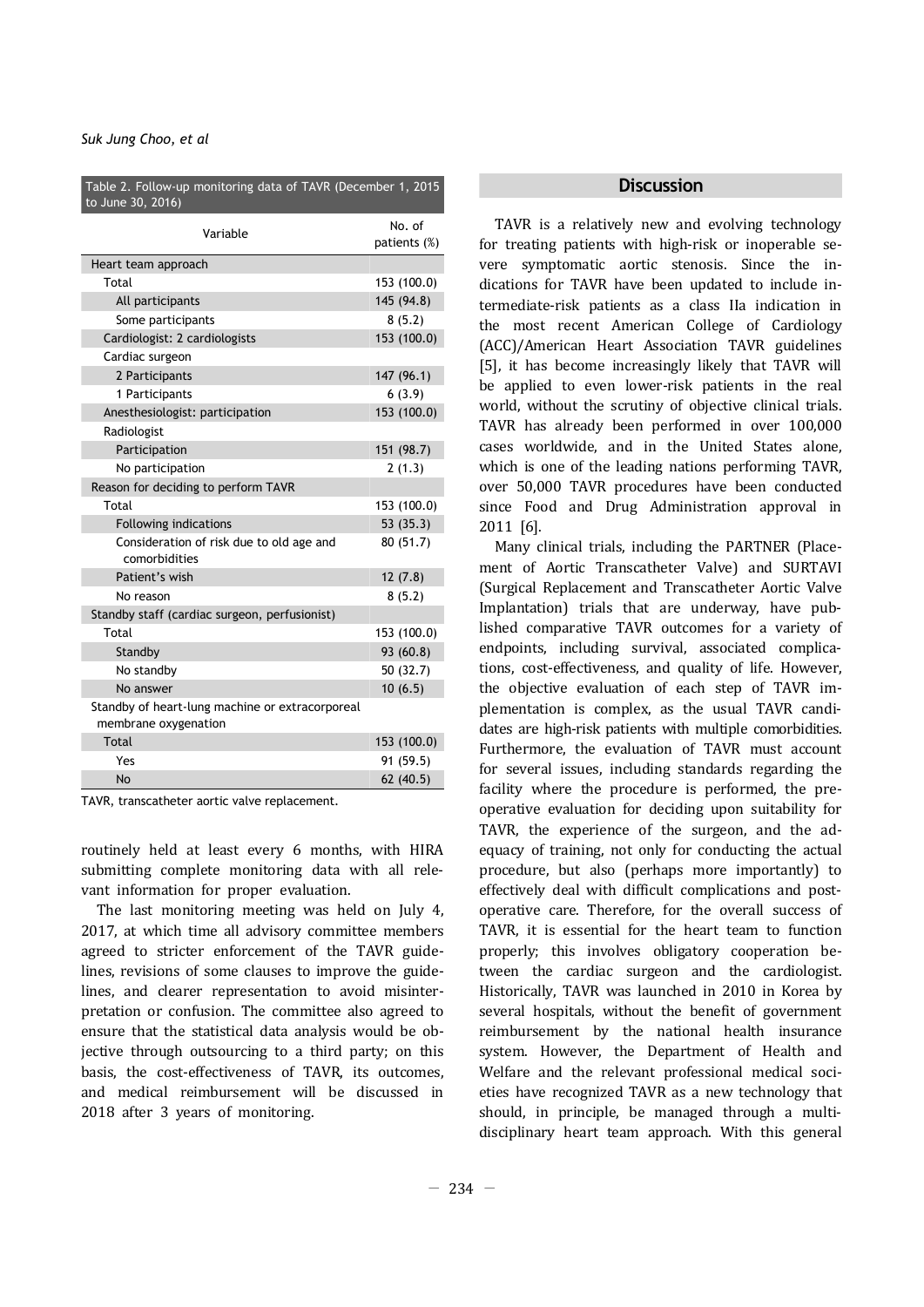consensus, the advisory committee for establishing TAVR guidelines in Korea was formed. The KTCVS led efforts to revise, rather than to simply adopt, the existing published guidelines from other nations in order to accommodate the differences in the medical systems and conditions under which TAVR may be performed in Korea. Therefore, to design and establish our own TAVR guidelines that would be optimally suited to the Korean medical environment, the current TAVR guidelines and standards of use were modified, using those in the United States [2], European Union [3], and Japan [4] as references.

The original TAVR guidelines were revised during 3 TAVR advisory committee meetings with regard to the indications, contraindications, and all standards for human resources, facility, and equipment appropriate to the Korean medical environment. As the role of the heart team approach was fully recognized as essential for successful TAVR, the importance of using a heart team approach for TAVR was specified in the Korean guidelines (Appendix 1).

The detailed standards of TAVR implementation in Japan and the United States are as follows:

## *1) Qualifications to begin a TAVR program in the United States [2]*

(1)  $\geq$  50 total aortic valve replacements (AVRs) in the previous year prior to TAVR, including  $\geq 10$ high-risk patients

(2)  $\geq$ 2 physicians with cardiac surgery privileges

(3) ≥1,000 catheterizations per year, including ≥400 percutaneous coronary interventions (PCIs) per year

## *2) Qualifications to begin a TAVR program in Japan [4]*

- (1)  $\geq$  20 AVRs per year
- (2)  $\geq$ 3 Cardiac surgeons
- $(3) \ge 100$  PCIs per year
- (4)  $\geq$  10 Aortic stent grafts per year

 $(5) \geq 200$  Instances of transesophageal echocardiography

However, in contrast to these strict conditions, the prerequisite criteria for the institutional initiation and continuation of a TAVR program in Korea are considerably laxer (Appendix 1).

In terms of the role of heart team, the Korean guidelines, approved by all members of the advisory committee, also eased the regulatory requirements for institutional TAVR application to include even cases that would otherwise be deemed controversial and possibly contraindicated for TAVR according to published international guidelines. However, as a safeguard, the administrative decree on the practice of TAVR in Korea specified that the heart team in each hospital should faithfully submit any and all reasons for not strictly abiding by the set indications for TAVR for monitoring purposes.

At the outset, it was agreed that only 20% of the medical expenditures relating to the device fee would be reimbursed by the national medical insurance system starting in June 2015. It was also decided that any amendments to this proportion would only be made after the final assessment of the mandatory monitoring outcomes in 2018. Thus far, despite succinct publication of the official guidelines and the administrative decree for TAVR, several factors have hindered the monitoring process. TAVR monitoring meetings were held only twice during the past 2 years (from June 2015 to May 2017). This was further compounded by poor data preparation, which significantly hindered any meaningful discussions during the monitoring meetings (Tables 1, 2).

With an international platform provided by the annual meeting of the Asian Society of Cardiovascular and Thoracic Surgery in late March 2017, the KTCVS was able to share the current status of TAVR in Korea and to hold discussions with international colleagues on overcoming obstacles relating to establishing nationwide TAVR practices. During this meeting, discussions were also held with Asian and Western colleagues on the role of cardiac surgeons in the heart team. The discussions showed that in most nations with well-established nationwide TAVR programs, TAVR was implemented by following clearly defined protocols accompanied by an accurate analysis of monitoring data on outcomes. We also discussed ways to overcome the difficulties relating to TAVR monitoring with government officials and parliamentary members. We informed them of the importance of monitoring TAVR procedures, and presented arguments supporting the importance of accurate monitoring for ensuring the safety and efficacy of TAVR implementation. Thus, the meeting held on July 4, 2017 was concluded by all members of the advisory committee agreeing to concentrate future efforts to ensure complete and faithful data collection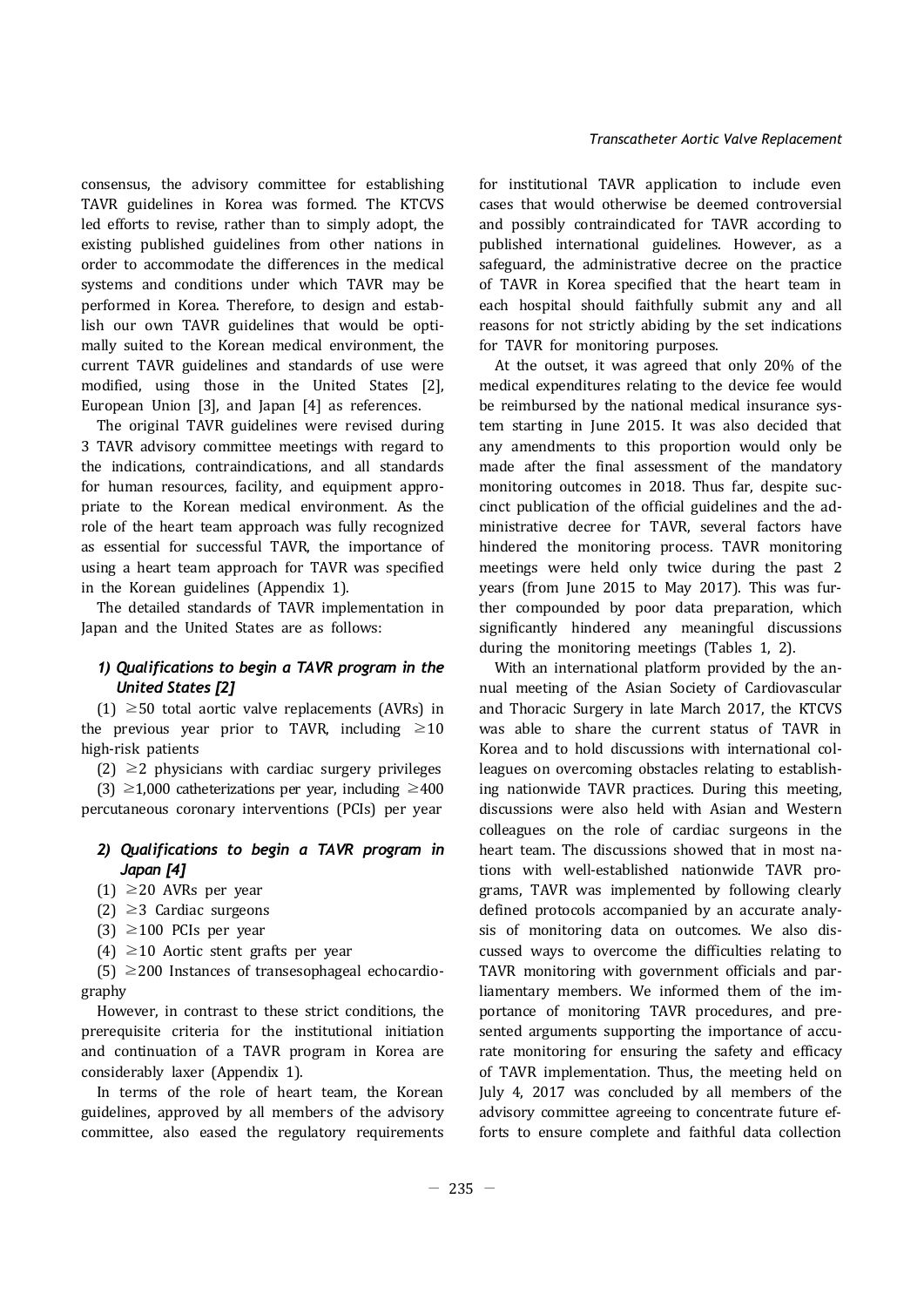and objective statistical data analysis through outsourcing to a third party, as well as to hold regular TAVR monitoring meetings.

In 2017, the ACC suggested an expert consensus decision pathway for TAVR in the management of aortic stenosis [7]. They stated that patient management relies on a shared decision-making approach based on a comprehensive understanding of the risk-benefit ratio of different treatment strategies and integration of patient preferences and values. In addition, the heart valve team should emphasize that the purpose of valvular intervention is to improve symptoms and/or to prolong survival, while minimizing adverse outcomes associated with the intervention [8]. We cannot avoid all the possible complications of TAVR, despite a strongly collaborative heart team, as urgently occurring adverse events are not completely predictable or preventable. Nevertheless, data collection as part of an accurate monitoring process will provide valuable information that will minimize the risk of such complications and ultimately make the implementation of TAVR safer and more effective.

Finally, quality assessment of the entire spectrum of the medical landscape is of paramount import, and TAVR quality metrics are important for assessing the appropriateness of TAVR in an objective and widely applicable manner. The 2 fundamental components determining the quality of health care at TAVR centers of excellence are the use of a heart team and the active participation and management of a registry program [8]. Maintaining a well-run registry is essential for tracking and monitoring adverse events, prevents missed follow-up evaluations, and allows institutions to implement necessary measures or treatment in a timely manner, thereby preventing the occurrence of more serious adverse events. Objective analysis and retrospective reflection upon past practices allow revisions of current limitations to be implemented where necessary and lead to optimal stepwise improvements in patient care based on past experiences. Patient safety should be the top priority in any TAVR program, above all other considerations. To ensure the optimal implementation of the system, the will of the government is also important. To this end, maintaining a program of prospective monitoring is of paramount importance.

## **Conclusion**

Compliance with TAVR guidelines is essential for ensuring efficacy and safety in treating high-risk or inoperable patients with severe aortic stenosis. Moreover, the TAVR monitoring process should be appropriately conducted to ensure accurate evaluation of all aspects of activities relating to TAVR, as well as the directly related outcomes. Although each country has unique circumstances, those planning to initiate TAVR will inevitably encounter various difficulties relating to the initiation and subsequent monitoring of TAVR. However, continued efforts should be made to persuade members of the relevant governmental institutions and professional societies to take steps promoting the seamless application of TAVR.

## **Conflict of interest**

No potential conflict of interest relevant to this article was reported.

## **Acknowledgments**

Disclosure: Kyung Hwan Kim is a proctor of Edwards Intuity Elite Rapid Deployment Valve since May, 2017. All authors are Korean TAVR advisory & monitoring committee members.

#### **References**

- 1. Cribier A, Eltchaninoff H, Bash A, et al. *Percutaneous transcatheter implantation of an aortic valve prosthesis for calcific aortic stenosis: first human case description.*  Circulation 2002;106:3006-8.
- 2. Centers for Medicare and Medicaid Services. *Decision memo for transcatheter aortic valve replacement (TAVR) (CAG-00430N).* Baltimore (MD): Centers for Medicare and Medicaid Services; 2012.
- 3. Joint Task Force on the Management of Valvular Heart Disease of the European Society of Cardiology (ESC); European Association for Cardio-Thoracic Surgery (EACTS), Vahanian A, et al. *Guidelines on the management of valvular heart disease (version 2012).* Eur Heart J 2012;33: 2451-96.
- 4. Transcatheter Aortic Valve Replacement Society Association. *Implementation facility standards in council for Transcatheter Aortic Valve Replacement Society Association* [Internet]. Osaka: Transcatheter Aortic Valve